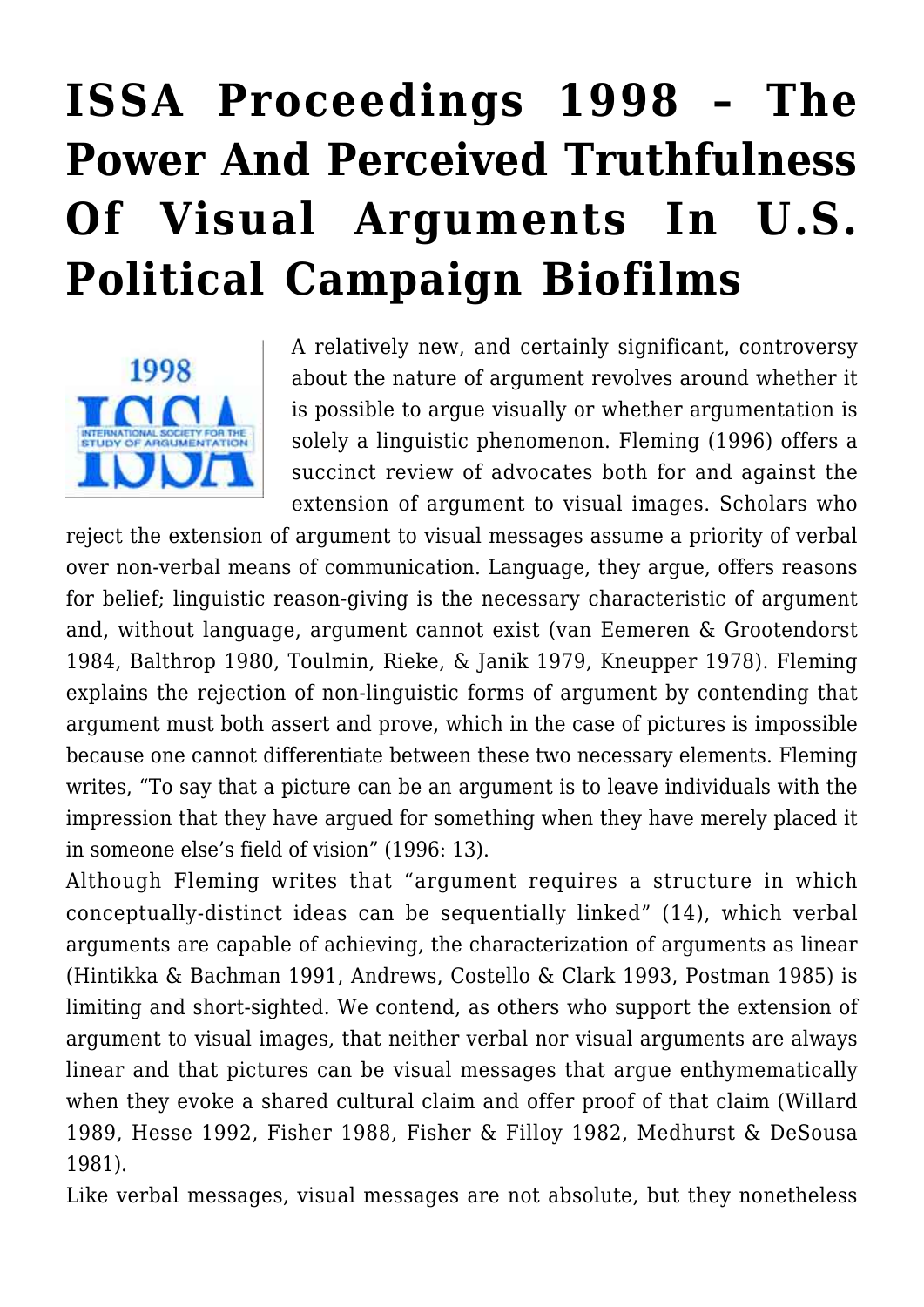make the proposition that what is depicted is real or truthful. In political persuasion, anything that leads an audience to say "this is real," or "this is truth," is a powerful component of the rhetorical process meriting further attention. As Shelley (1996) writes, "in the case of rhetorical visual arguments, the individual elements of a picture evoke a pattern of verbal and emotional associations in the mind of the viewer" (67). The message is not just placed in someone's field of vision; by careful association an enthymematic appeal is made. Of course, the visual message can reinforce a linguistic message, but we contend that even without the verbal claim, the argument can be completed by the viewer. There is no guarantee that all viewers will interpret the visual message in the same manner, but there is similarly no guarantee that an audience will interpret a verbal message in the same manner.

What needs to be perceived as real or truth by the voting public about a candidate running for the President of the United States is that the candidate is the embodiment of the national story: his or her roots must intertwine with the nation's idealized past; the vision for the future must capture the hopes of the nation; his or her experience must reflect the values, patterns of behavior, or iconic acts that the national story identifies as constitutive of the ideal American president. Presidential campaign biographical films (biofilms) that air at U.S. nominating conventions right before the nominee's acceptance speech are one rhetorical device for accomplishing this end. These films define American cultural political identity as they argue the appropriateness of a candidate. The visual as well as verbal narratives of the biofilm must achieve the above stated goals, but as Hayden White argues, visual images serve as a – principal medium of discursive representation. . . to direct attention to, specify, and emphasize a meaning conveyable by visual means alone" (1988: 1194). What cannot be said may be effectively argued through visual representations accompanying or substituting for the verbal narrative described.

#### *1. Visual Argument in Presidential Biofilms*

In this paper we contend that visual argument has the potential for making premises more real to the viewer by evoking emotions more powerfully than a verbal message alone. Blair argues that they "can bring us as close to actual experiential knowledge as it is possible to get, short of living the experience" (1996: 37). We will refer to this as a phenomenal experience. Barbatsis (1996) identifies an additional advantage, contending that visual arguments are not only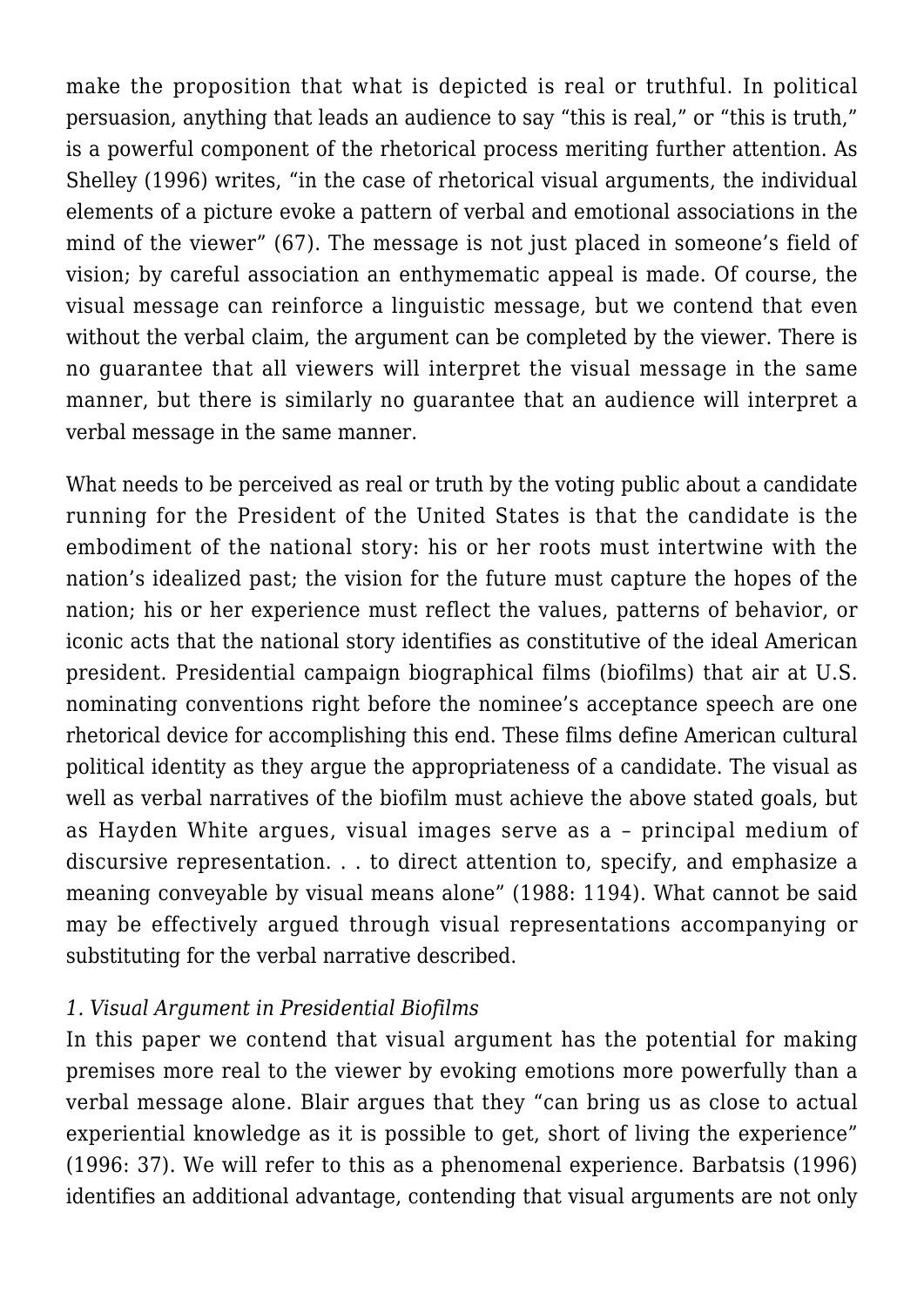perceived as more real and hence convincing, but they are also accepted as more truthful because they include both direct address and narrative structure in pictorial terms. When the viewer forgets the "as if" feature of the argument, he or she loses "sight of the authoring voice" and is "deluded into thinking that the textual discourse is" one's "own" (Barbatsis 1996: 79). Visual argument, then may be perceived as more truthful than verbal argument. As such, visual argument has the potential of being more powerful in involving the audience in the interpretive process of political discourse and overcoming the audience's skepticism. This paper explores how images in biofilms lead the viewer to experience carefully authored messages as if they were the phenomenal experience of the viewer. It focuses on the context for visual arguments and the representative function they provide and contends that visual images argue enthymematically to link the candidate with the viewer's conception of an ideal president.

The following four questions are addressed as we explore presidential biofilms from 1984 (Reagan), 1988 (Bush and Dukakis), 1992 (Bush and Clinton), and 1996 (Clinton and Dole): 1) Is the visual message independent or does it merely reinforce the verbal message?

2) Do the visuals make the verbal message more truthful by masking the intentionality of visual manipulation? We address this question by utilizing Messaris' (1994) three principles of visual manipulation – the paraproxemic principle, false continuity, and associational juxtaposition, and through an additional technique that we have labeled blurring genres.

3) Do the visual messages make the argument more vivid and compelling? In part, this question is addressed through three elements of visual arguments – color, scale, and movement.

4) What can we discover theoretically about the nature of visual argument?

# *2. Visual images as independent arguments*

Throughout the presidential biofilms, visual images are used to reinforce the verbal arguments but they also serve as the primary mode of argument. Independent visual arguments are prevalent in Reagan's 1984 film and less successfully employed in other biofilms where the candidate is associated with symbolic icons of the American success story: the walk on the moon, Martin Luther King's "I Have a Dream" speech, the Berlin Wall coming down, the Statue of Liberty, the Iwo Jima monument, Ellis Island, 4th of July fireworks, farmers plowing the fields, soldiers welcomed home from war, small children saluting the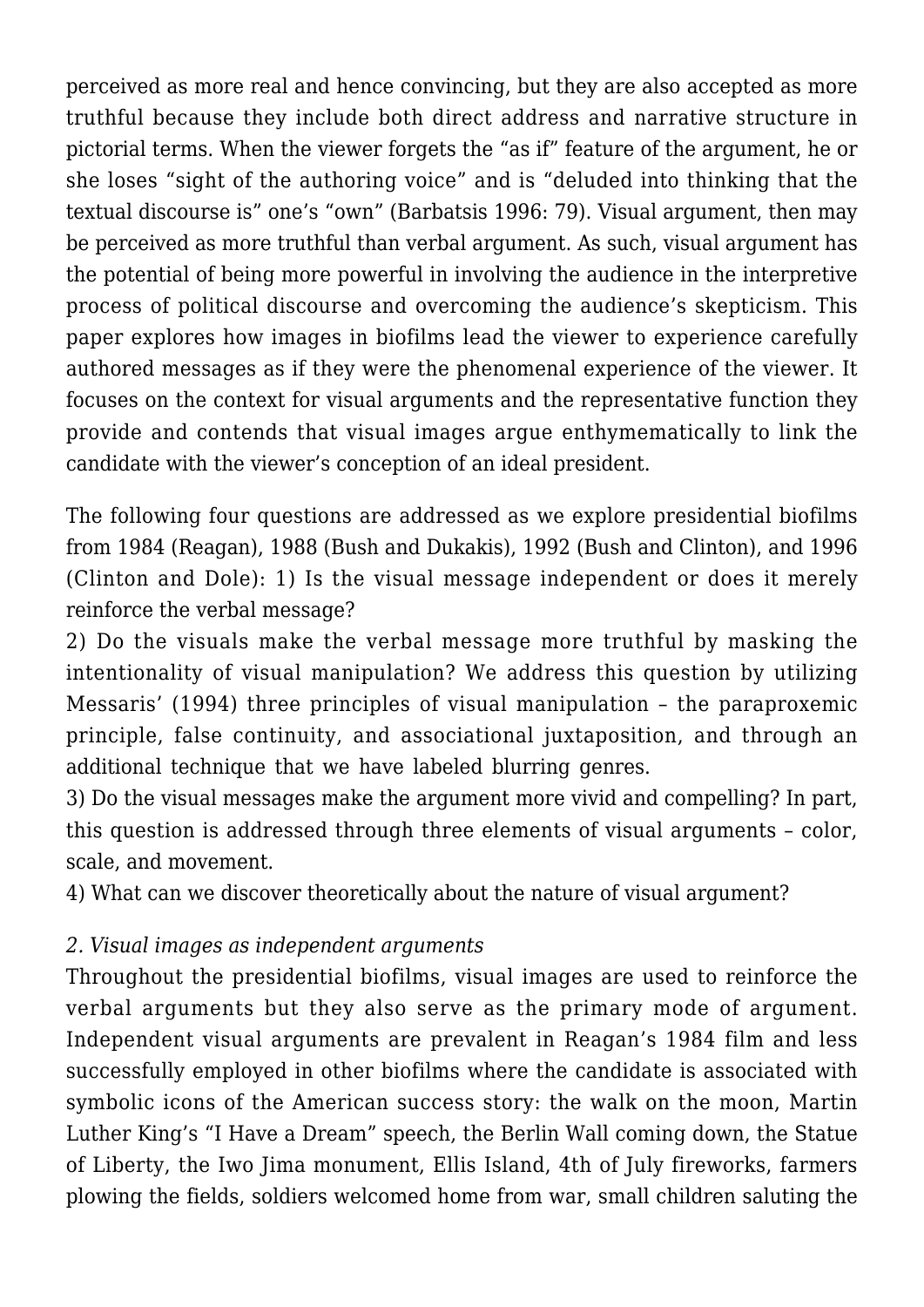American flag, etc. A different montage that functions similarly is one that includes images of past presidents and symbolic sites in Washington, D.C.: the capitol, oval office, Washington monument, Lincoln and Jefferson Memorials, and the White House. In both cases the images have emotional resonances and evoke the American story and the central place of the president in that story. The visual images do not require verbal explanation as they are symbolic of the national monomyth. The voting public knows the story, participates in its telling, and, if the visual argument is compelling, enthymematically places the candidate as the dominant character. If the film fails to make this visual argument, i.e. Dukakis 1988 and Dole 1996, the viewer is not likely to understand how this contender is necessary to the continuation of the nation's story. Biofilms and campaign rhetoric in general must argue that the candidate will do something to continue the national success story. Visual images argue much as a shared cultural narrative argues.

#### *3. Visual Arguments: Enhancing the perception of truthfulness*

Visual images encourage us to participate in message making as they simplify, set the mood, are more emotional, and urge the viewers to think that what they are feeling is their own experience, rather than someone's crafted emotional appeal; in essence, the visual message becomes phenomenal for each viewer by masking intentionality (Langsdorf 1996). This phenomenal experience can be used as confirmation or refutation of a claim. Consider Clinton's 1996 biofilm that refutes the accusations that he was a womanizer and thus lacked presidential character. He is visually depicted as a family man and loving husband. Clinton's strategists chose twelve photographs – both color and black and white – in which the viewer sees the couple gazing at one another, embracing, dancing, and laughing. The overwhelming consistency of the photographs invite the viewer to believe what he or she sees is a harmonious relationship and stand as proof of Hillary's belief in her husband and thus refutation of the claims of infidelity. The audience is urged to see the visuals as a truthful rendering of their marital relationship and forget that the image montage is crafted carefully. A visual argument is, despite appearances of spontaneity, in fact being made – by an unacknowledged argument partner, for less than evident purposes, and culminating in other than obvious conclusions" (Langsdorf 1996: 50).

The images are emotionally loaded proof of a harmonious marriage precisely because the audience believes that these emotions are difficult to manufacture. Obviously, if the viewer is strongly anti-Clinton, the visuals may be read as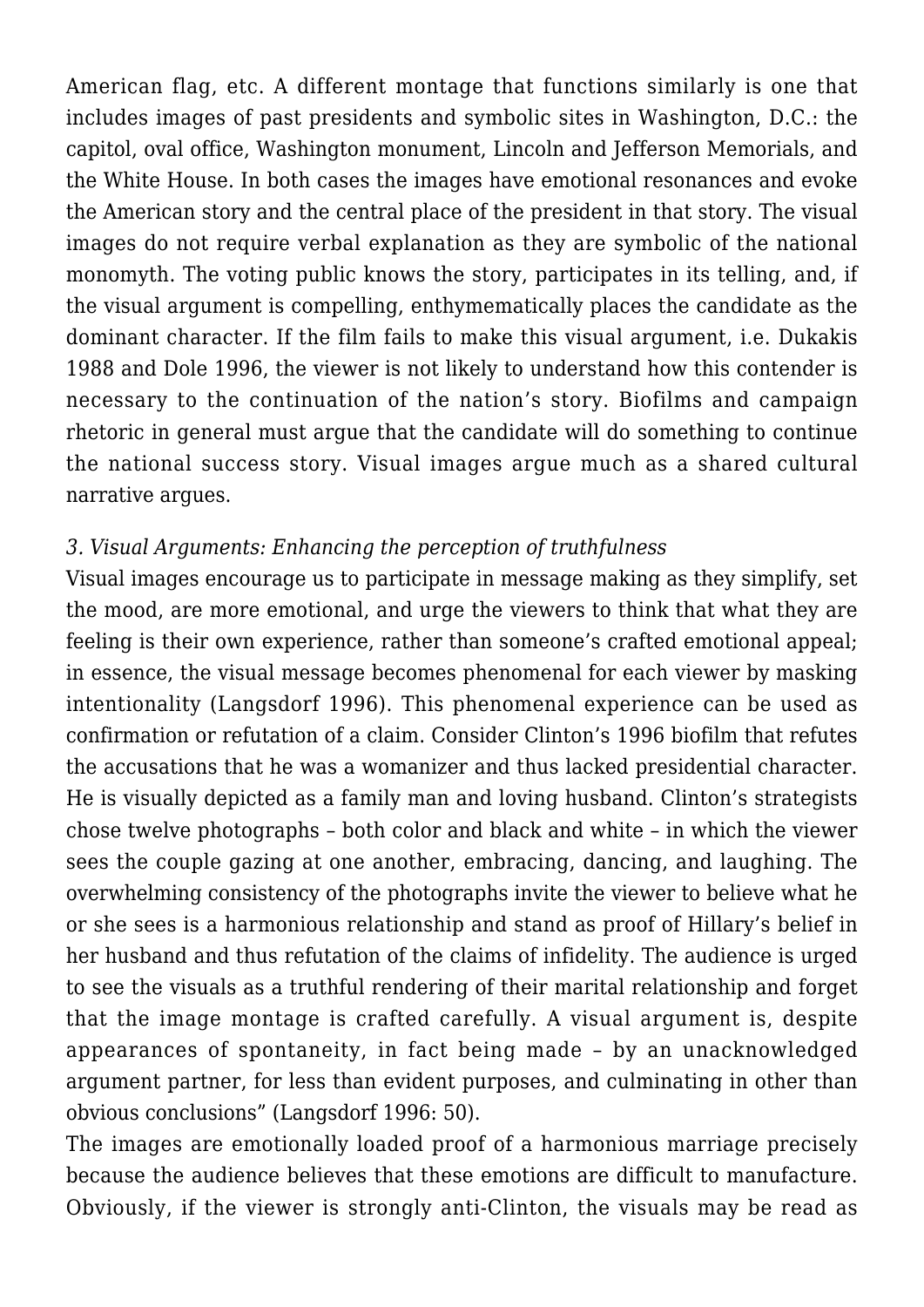contrived. Messaris (1994) suggests three means of visual manipulation that further explain why visual images become phenomenal for the viewer; these include paraproxemics, false continuity, and associational juxtaposition. We have added a fourth form of visual manipulation, which we label blurring narrative genres, that creates an illusion of objectivity and truthfulness.

## *3a. Enhancing truthfulness through the paraproxemic principle*

The paraproxemic principle encourages sympathy, identification, and involvement by helping the audience to adopt the candidate's or camera's point of view. The Dukakis biofilm uses this principle in a very technical sense. Verbally, the film adopts a first person narrative stance with Olympia Dukakis inviting the viewer into the life of Michael Dukakis. Visually, the paraproxemic principle places the viewer in the front seat of the car looking over at Olympia and through her window at the important landmarks in Dukakis's life. The hand-held camera wavers as if it is the viewer, himself or herself, who can feel the car turning, slowing down or speeding up. At times, Olympia invites the viewer to step out of the car and take a closer look at the Dukakis's backyard or the inside of the high school gymnasium. This visual manipulation does not allow the viewer to remain objective or witness the candidate or his campaign from a broader perspective. The interaction is one-on-one and immediate – the viewer becomes like a close personal friend of Olympia and, therefore, Michael, himself.

When the paraproxemic principle is used it should result in a strong visual narrative – a more truthful and real account of the personal life of the candidate. In the Dukakis film, however, the technique fails because what Olympia shows the audience is not compelling; the images do little to establish Dukakis's character or values, nor are they representative of significant cultural places, values, or occasions. Because the scenes are all personal to Dukakis, it is difficult for the viewer to reflect on Dukakis's life as representative of the life of the nation. For example, when we see a picture of a farmer plowing his field in the Reagan film we do not feel that it is just the farmer's field, through the use of color, light, and rapid pace, this becomes a snapshot of America's agrarian experience. What was effective in Reagan's biofilm and should have been effective in the Dukakis film, becomes, instead, boring and incapable of inviting the viewer into Dukakis's life or the symbolic life of the nation. If the paraproxemic principle evokes truthfulness, the truth of Dukakis's life is that he is not mythic enough to become president.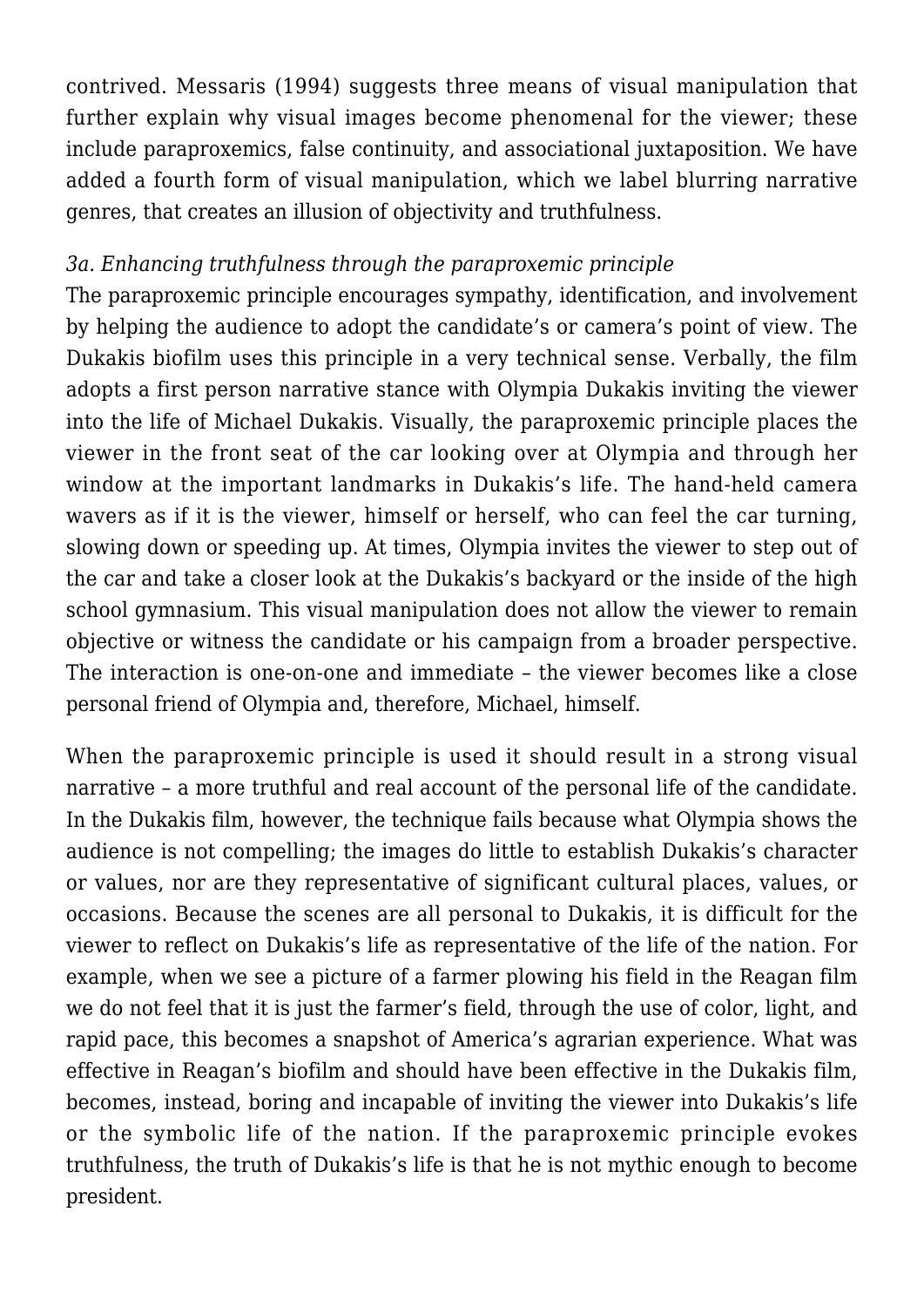# *3b. Enhancing truthfulness through false continuity*

False continuity occurs when "two shots joined together in the context of a broader narrative are 'read' by the viewer as being part of a coherent stream of space, time, and action, even if the shots were in fact taken at widely separate times and places or if the actions within them were completely unrelated in reality" (Messaris 1994:35). Presented with edited visuals, the viewer makes connections between events or individuals that may not have existed. The films try to make the audience believe that the presidential contender is responsible for some historical event, is more admired and respected than he might be, or that America's history is accurately represented by the selection of only those events that make the nation appear successful and righteous.

Bush's 1988 film provides an example of how false continuity creates the illusion of truthfulness. Those familiar with the American political process know that vice presidents are primarily relegated to participating in symbolic actions, greeting foreign dignitaries, attending lesser state funerals, and appearing at fund raising events. The biofilm argues visually and verbally that Bush, as Vice President, played a significant role in securing peace in the Middle East and bringing democracy to Poland. This argument is visually made through film clips of Bush meeting with Lech Walesa, visiting the Middle East, and conferring with other world leaders. Verbally the link is reinforced with Reagan's contention that Bush is capable of leading the nation into the next century. In his second biofilm, Bush is attributed with ending the cold war through visual images of Bush and Yeltsin standing together and Eastern Europeans celebrating peace. The accompanying verbal message proclaims, ". . . because of America's leadership more of the world enjoys the sweet taste of peace than ever before."

Another example is found toward the end of Clinton's 1992 biofilm where he creates the impression that he was raised in Hope, Arkansas – the prototypic rural American small town. He begins the section by arguing that he is the product of a place and time that epitomizes American values. The audience is shown video clips of Hope's main street, children coming out of a school, and a boy swimming at the local watering hole. This last image fades to Chelsea fishing at a similar spot and dancing in an old house that the audience also assumes is in Hope. The film shifts to the present with images of Clinton surrounded by supporters or dancing with Hillary. The final images are of the infamous footage of Clinton shaking hands with Kennedy during Clinton's Boys' Nation trip to Washington, D.C, and then a slow fade to the Hope train station. Together, these images argue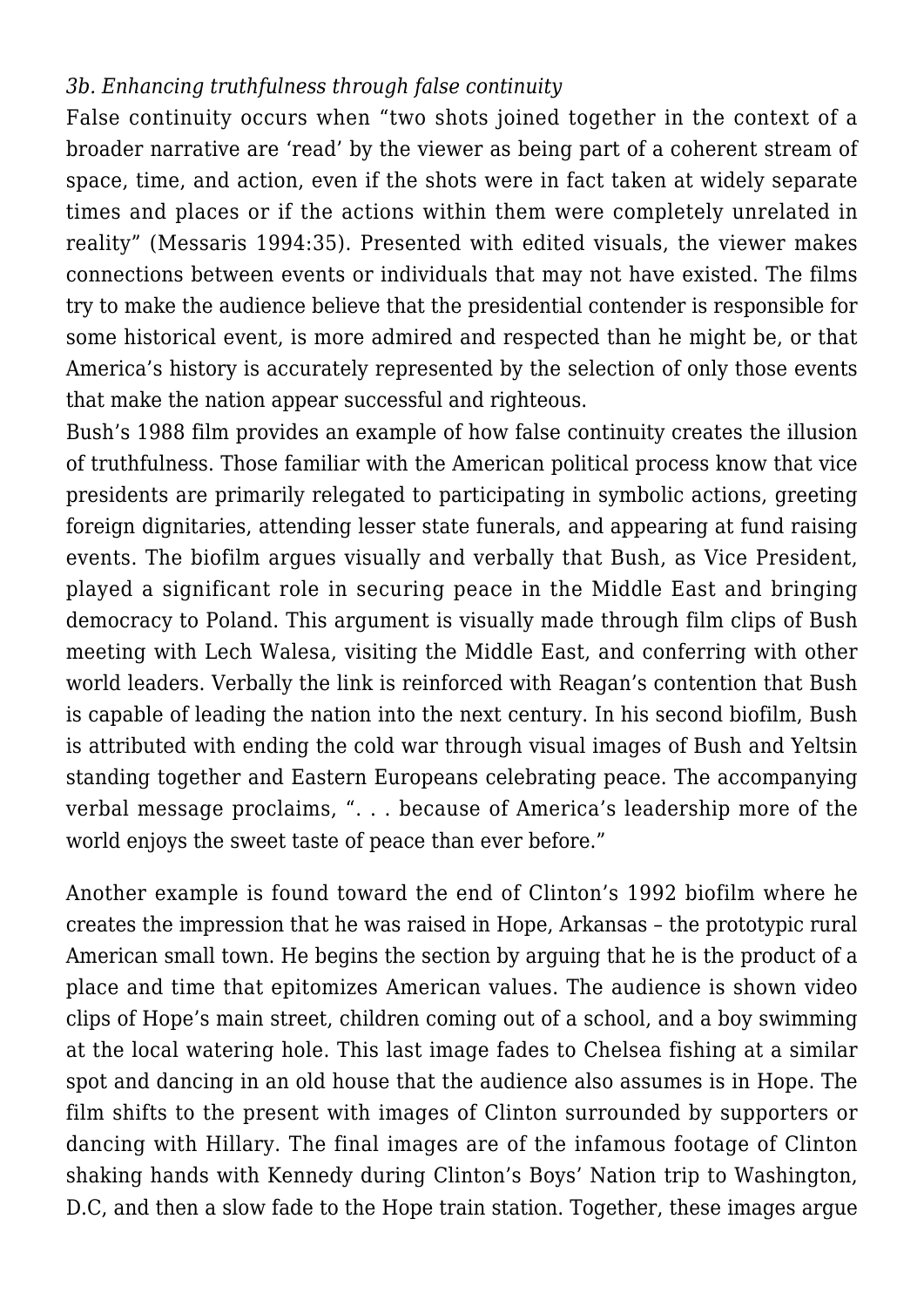that Clinton is a product of Hope and the values that this small town represents. The false continuity here is that Clinton did not grow up in Hope; his mother moved him to Hot Springs, Arkansas, when he was a toddler. Hot Springs' image is captured by the locals' reference to it as "Sin City". The illusion that he spent his formative years in Hope becomes an important argument for Clinton's qualifications to become president.

The use of false continuity can be extremely powerful as it adds an element of truthfulness to events and situations that are rhetorically constructed. It might seem that this particular technique can backfire; however, as Messaris points out, "Visual manipulation of this sort is very hard to detect on first viewing" (1994: 36). False continuity forefronts the narrative while obscuring the construction of that narrative. "The tendency to succumb to the illusion of false continuity appears to be very strong" because "the devices in question are anchored in the principles of human perception and are not simply arbitrary conventions. In fact, the tendency to see separate images as a continuous event may even operate in cases in which we know that the images have been put together to make a certain editorial point" (Messaris 1994: 36). False continuity is a powerful means of arguing the truthfulness of a candidate's claim that he or she could be the textbook president.

# *3c. Enhancing truthfulness through associational juxtaposition*

The truthfulness of visual images can be created through associational juxtaposition. Messaris argues that "this kind of visual device aims. . . to transfer the viewer's (presumably positive) response from the background image to the image of the product [candidate]. The goal of the ad [film] is to create an association in the viewer's mind between the product [candidate] and the image it is paired with" (1994: 36-37). In this case, the product is the presidential contender and the image can be anything from the statue of liberty that equates with freedom, or the oval office that equates with power.

In both of Clinton's biofilms there is a clear effort to link Clinton with John Kennedy's legacy. Both films show the Kennedy-Clinton handshake. In the second, the scene is condensed and modified to symbolically represent the transfer of position and ideological ground from Kennedy to Clinton and implicitly from Clinton to future generations, specifically as he shakes the hand of a black youth. In both films, Clinton becomes Kennedy through visual rather than verbal argument.

The same kind of link between the candidate and America's future is frequently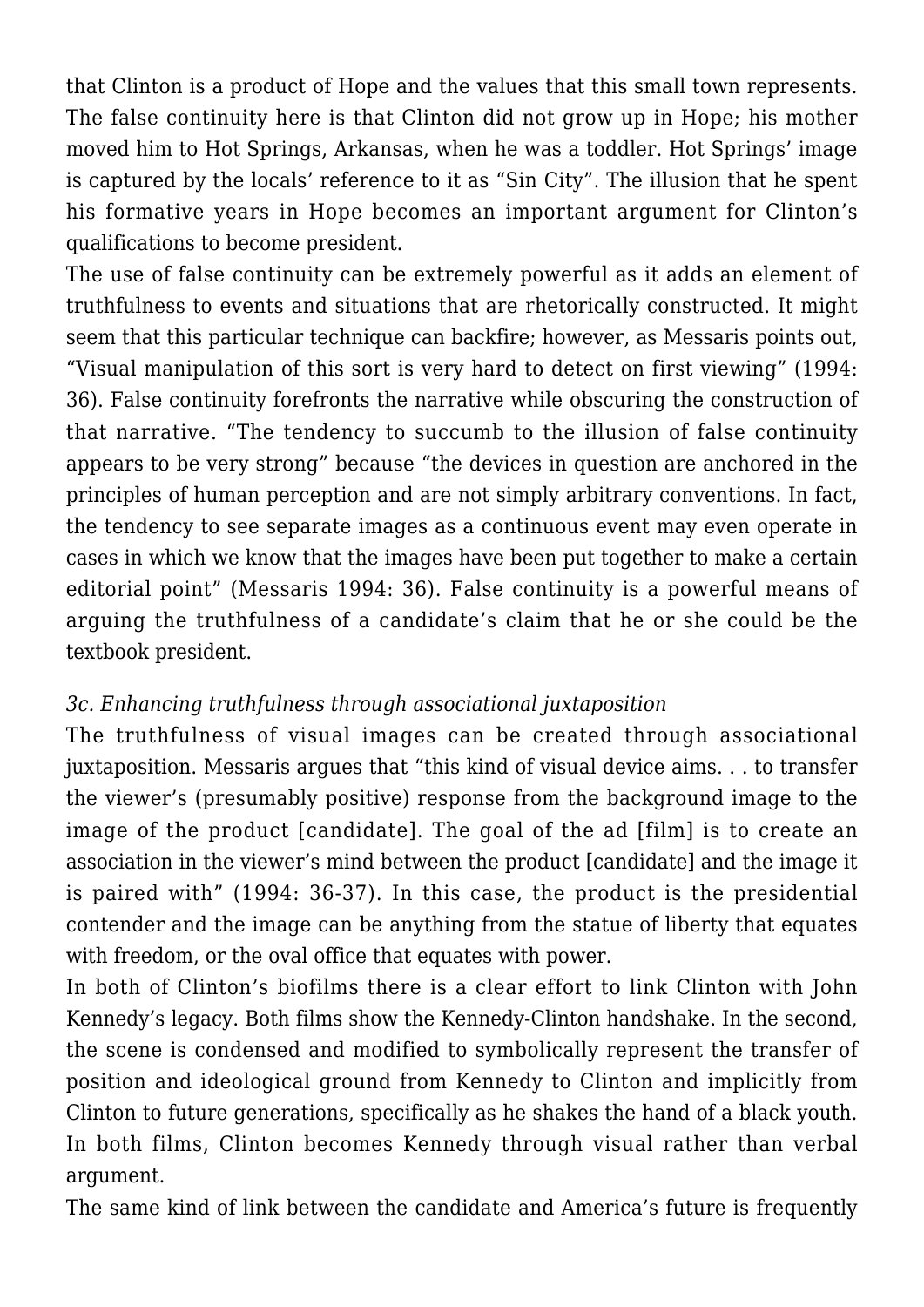made by positioning the candidate with children, either his own, his grandchildren, or possibly with America's most challenged youth (the physically impaired or minorities). This important link is successfully argued in Bush and Clinton's biofilms through both the sheer volume of these associational images and the interaction of the candidates with children. Bush plays with his grandchildren and in one repeated scene holds his granddaughter above his head so that she is bathed in sunlight while the narrator talks about Bush's hopes for the future. In the two Clinton films, we witness Chelsea's maturation through her father's eyes and see the linking of the dreams for his child to all children. In contrast, the association between the candidate and future generations is not well constructed in Dole's 1996 film. The few images of children, one of children in an integrated swimming pool and two others of children on sports teams, are not well linked with Dole and he does not appear in the pictures nor is his link with them made explicit in verbal commentary.

## *3d. Enhancing truthfulness by blurring narrative genres*

Viewers associate truthfulness with some genres of narratives over others. For example, viewers may assume that a news report or a documentary is more truthful than a fictionalized or personalized account. What the candidates have discovered is that by blurring genres – moving between the documentary or news account, personal testimony, and the created image – the audience is less aware of the manipulation and, hence, less critical of the judgment that is being privileged.

In Reagan's 1984 biofilm, the audience sees newspaper headlines, what appears to be television news footage, and dramatic scenes that are carefully crafted to appear to be documentary images. Specifically, a Reagan supporter is interviewed saying that the economy is better now than it has ever been, newspaper headlines that read, "A Break In Interest Rates" and "Here Comes the Recovery," and video of construction workers and a family moving out of a house with a "sold" sign out front, are all interwoven.

These images are selected to create the impression that the economy is on the upturn. Morreale (1991) argues that "by merging forms and genres of televisual discourse, messages conventionally interpreted to be real or true (such as news. . .), along with more explicitly symbolic representations, together become framed as 'authentic' simulations of reality" (25). Newspaper headlines about the state of the economy are a more factual or objective form of proof than the candidate assuring the audience that the economy is better.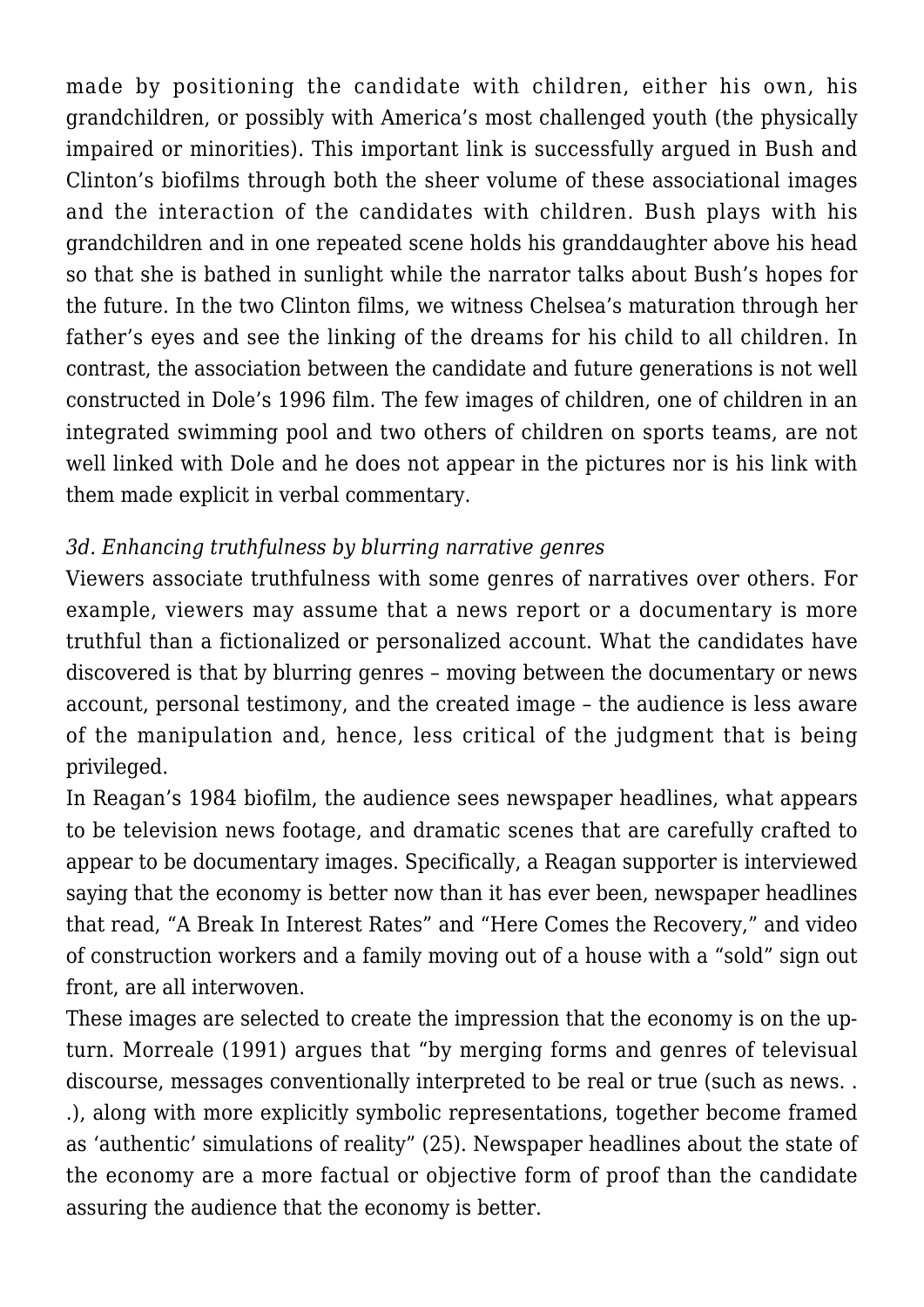In another example, Bush makes a compelling argument that as Vice President he was a heartbeat away from the presidency when he uses footage of the assassination attempt on President Reagan. The scene begins with Reagan telling the viewer that he chose Bush as his Vice President because he was confident that Bush would be a great leader should anything happen to him. This comment cuts to Bush taking the vice-presidential oath of office and fades to the news video of the assassination attempt. The news footage, Reagan's comments, and Bush's inauguration, become blurred in the viewer's mind thereby making the entire scenario of Bush as presidential material more real to the viewer. Once the film establishes the cinema verte' feeling, the reality of that footage can be transferred to all other footage, real or not. Mixing the real with the artificially created images makes it more difficult for the viewer to question the truthfulness of the event they have just witnessed.

## *4. Visual Arguments: Vivid and compelling*

The veracity of visual argument is not constructed in the same way it is in verbal argument. Color, movement, and scale – what one scholar terms the dispreferred structures of visual images – influence the way viewers process visual messages. These visual structures add vivacity to a message, making it more compelling than a verbal message alone. For example, in the Dukakis biofilm the verbal message had the potential for making a compelling case for his embodiment of the immigrant success story. To do so, the narrative needed to be reinforced with powerful visual images which it was not. The verbal narrative alone would have been more compelling; heard, the verbal message would have evoked mental images of Ellis Island, and of families struggling to become the American success story. In this instance, a poorly conceived visual component weakened the verbal arguments. Color and light, movement, and scale structure visual images; in the Dukakis film, they needed to be to be more effectively managed.

## *4a. Color and light*

Dondis (1989) argues that: "Color is, in fact, loaded with information and is one of the most pervasive visual experiences we all have in common. It is, therefore, an unvaluable source for visual communicators" (50). Reagan's 1984 biofilm is a masterpiece in the use of color and light to add vivacity to a verbal message. The film is bathed in sunlight – numerous sunrises over the farmland and the Capitol, sunlight shines not only on Reagan, but on all types of Americans from cowboys to blue-collar workers to students and business executives. It is not just the sunlight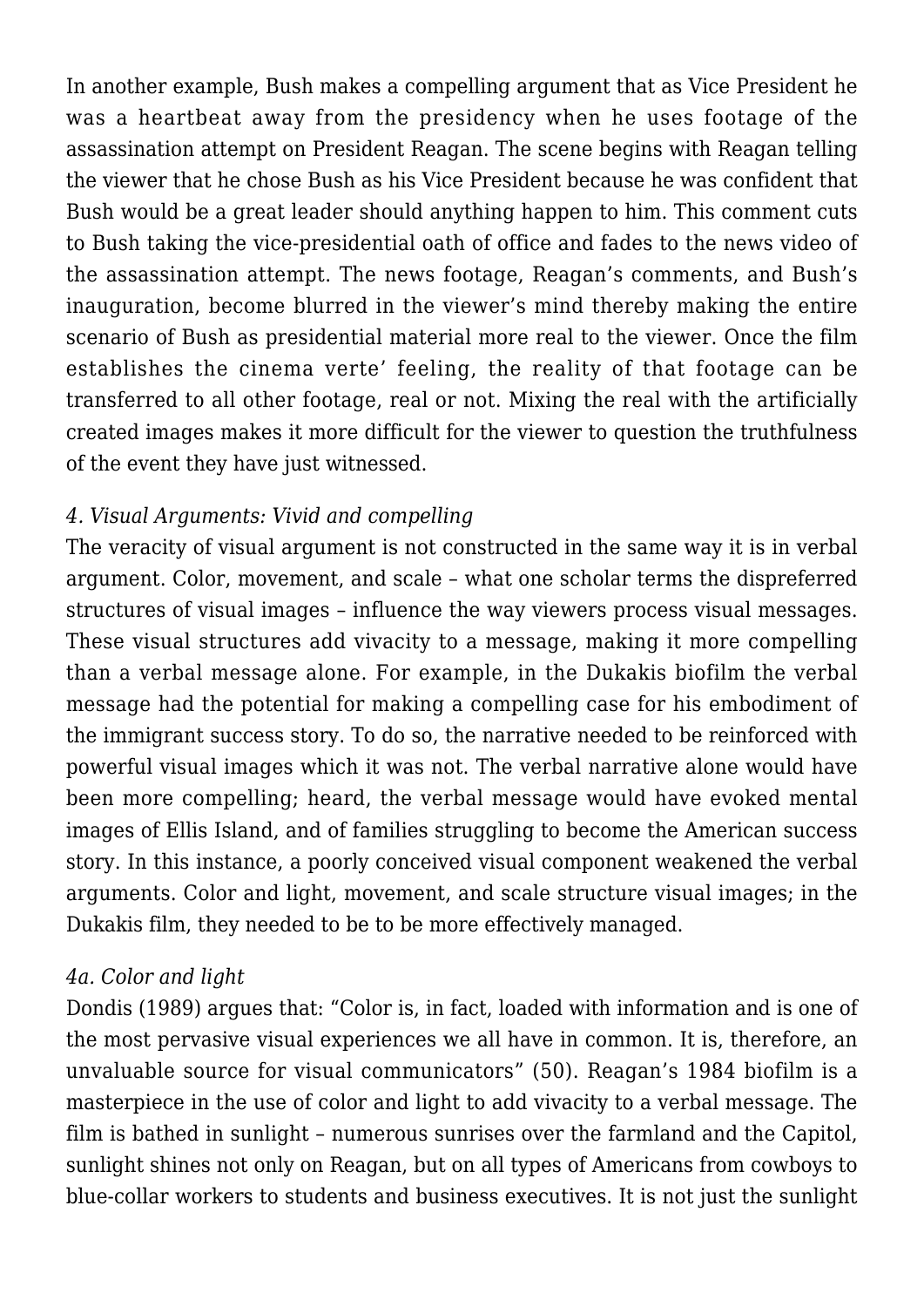but the saturation of color throughout the film that creates warmth and a sense that all is right with the nation. The film clearly reaffirms Reagan's assertion that Americans are better off in 1984 than they were a few short years before.

In a similar way, the use of color and light had a significant impact on the audience's perception of Hillary in Clinton's 1992 film. Hillary was often viewed as hard, opinionated, and an ardent feminist; in the film, she comes across as gracious, friendly, and supportive of her husband. While this was achieved through her personal testimony, it was also achieved through the filming of this testimony. Hillary was shown bathed in a soft light, and the dark green foliage in the background contrasted nicely with her pink sweater and bobbed blond hair. At a most basic level, the soft-focus of the camera contributed to a softening of Hillary's personality.

An audience's preference for color does not preclude the use of black and white photography/video, which can be very powerful when juxtaposed with color. But when a film consistently uses black and white visuals over color without a compelling strategic reason (e.g. to give the illusion of historic documentary film), the film loses the emotional appeal that color evokes. Surprisingly, many of the biofilms employ a large number of black and white photos or video. One would expect old family snapshots to play a role in a biographical film, but Dole's 1996 film, for example, illustrates an over-reliance on a colorless montage. Students viewing the visual track alone responded to Dole's age and lack of a contemporary perspective. The visual message of Reagan's 1984 biofilm, drenched in color, evoked the opposite response even though both candidates were old from the student's perspective. Reagan's candidacy was seen as active, forward-thinking, and Dole's as passive, tied too closely to the past. Color and light, then, create emotional tones for the viewer that can shape the way a candidate is perceived.

Finally, in its most basic form, colors are associated with feelings. In the American political arena, the use of red, white and blue traditionally evokes feelings of patriotism. The use of the flag is the most obvious, but the colors can also be utilized in backdrops, balloons, banners, etc. It should be intuitive that a political biofilm would use color symbolism to enhance its message, and many do, most notably Reagan's 1984, Bush's 1988, and Clinton's 1996. Those films that do not use this type of color symbolism stand in stark contrast, most notably Dukakis and Dole's.

## *4b. Movement*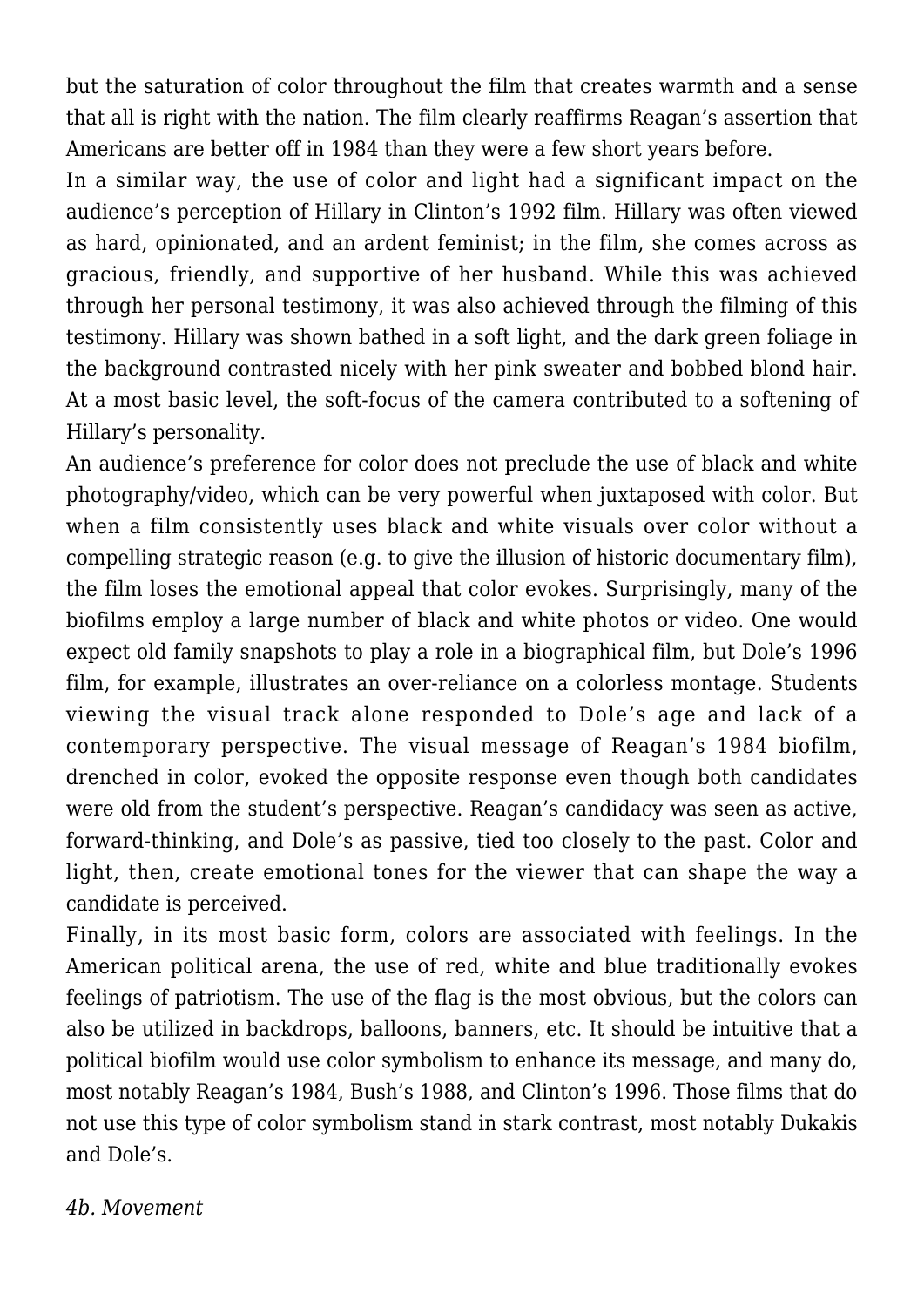Dondis (1989) writes, that "the visual element of movement. . . is more often implied in the visual mode then actually expressed. Yet, movement is probably one of the most dominant visual forces in human experience" (64). Zooming in or out, rapid cuts, use of montages, and the use of video or film instead of still pictures, are examples of how a sense of movement can be achieved. Movement makes the audience member feel more a part of the experience and helps the audience believe that the candidate is able to move in time, meaning he can be both a historical figure and a contemporary figure. These techniques help the audience identify the candidate with those events or people that are iconic for the voting public.

Lacking in color, Dole's 1996 biofilm also lacks effective movement. It relies on static or artificially posed pictures as opposed to glimpses of people engaged in various activities. As audience members, we are drawn to activity, and a picture can imply activity even though it is but one image of the act. In contrast to early photographs that tried to replicate portraiture paintings where there was no movement, basic photography now asserts that a good picture implies movement. Dole's biography introduces his family life with 13 photographs intercut with a video interview with Dole. The snapshots are all staged photographs in which none of the family members, Dole included, are active. In contrast, Clinton's first biofilm is also a scrapbook of his life, but his memories are captured mostly through film, specifically home video, along with a few photographs that are activity oriented, for example, Clinton kissing Chelsea as a baby. When portraits are employed, they are enlivened through camera manipulation; for example, on a photograph of Clinton as a baby, the camera pans out from the twinkle in the baby's eye to the whole baby. Home video is especially moving as Clinton is shown creating a loving family – dancing and playing baseball with Chelsea and swinging in a hammock with both Hillary and Chelsea.

Another example of the dichotomy between movement and a lack of movement is seen in Bush and Dole's portrayal of their respective war experiences. Dole's war is captured through four simple pictures: his unit, the Western Union cable that informed his parents of his war injuries, Dole in the hospital – looking thin, and Dole standing outside by some work-out pulleys. In contrast, Bush's experience comes to life through a variety of home videos and war footage. Dole's war heroism could have been the most dynamic, visually compelling argument of his film – much like Bush's – but it fails to make Dole's experience real. The audience is told that Dole is a war hero, but they do not feel that. Told rather than shown, Dole's war experience is unlikely to become a phenomenal experience for the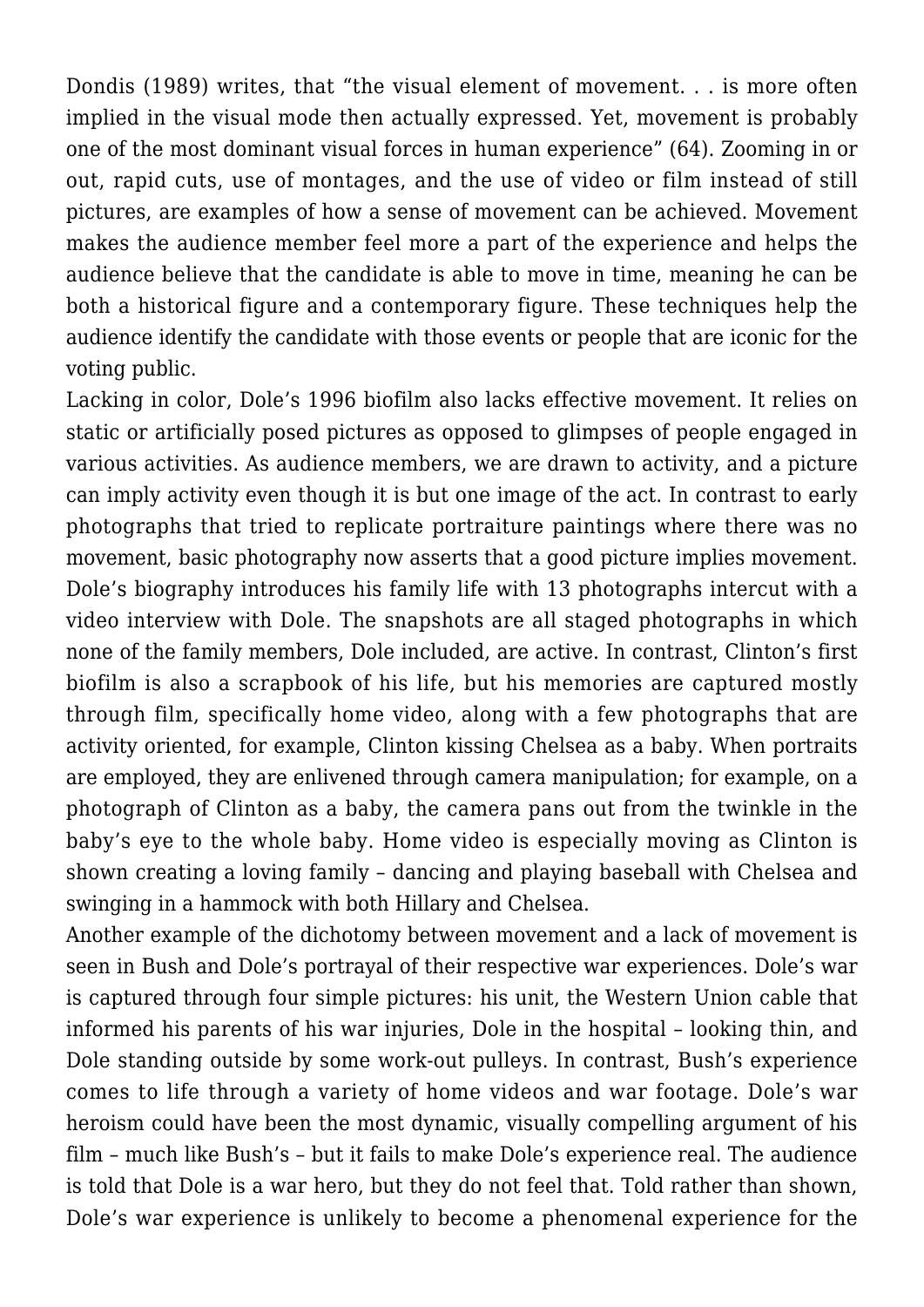viewer.

A final example is found in the historical montage at the end of Clinton's 1996 and Reagan's 1984 video. In those sequences the visuals are complex, fragmented, and lacking in balance. The viewer is encouraged to read the American experience as active, energized, moving forward. A series of images of iconic events are implicitly argued as precursors to the exciting future awaiting the nation. Dondis explains, "the visual elements are manipulated with shifting emphasis. . . The most dynamic of the visual techniques is contrast, which exists on a polarity with its opposite technique of harmony. . . . The techniques are the agents in the visual communication process; it is through their energy that the character of a visual solution takes form" (1989: 16). Movement invites the audience to become involved in the candidate's message and demonstrates that the candidate possesses the American cultural value of activity. The audience believes that this candidate will accomplish his goals.

#### *4c. Scale*

Visual images are structured by the principles of scale. Dondis explains: "All visual elements have the capacity to modify and define each other. . . there can be no large without small, but even when large is established through small, the entire scale can be changed with the addition of another visual modification. Scale can be established not only through the relative size of visual clues, but also through the relationships to the field or environment" (1989: 56-57). Scale is interestingly employed in Reagan's 1984 biofilm through a series of images of the flag. The first image is a long shot of children and their leader at camp watching an American flag being raised; the second shot is a close-up of the children's faces looking up in awe; the final shot pans out from the flag atop the Capitol to a long shot of the Capitol. The move from long shot to closeup elevates the height of the flag and, in turn, its importance.

Through similar visual logic the flag (as symbolic of our political values) becomes larger and more important as it is seen against the backdrop of the Capitol. A simple symbolic act in which children participate promises the preservation of our political ideals. A second sequence of photographs makes the same basic argument, but links the childhood participation with the agrarian myth. Three shots structure the message: a farmer is plowing his fields in the early morning sunrise; this fades into a close-up of the flag, which cuts to a close-up of a small boy saluting the flag – the flag is larger than the boy or the man on his tractor. The scale of the flag is symbolic of the importance the viewer should place on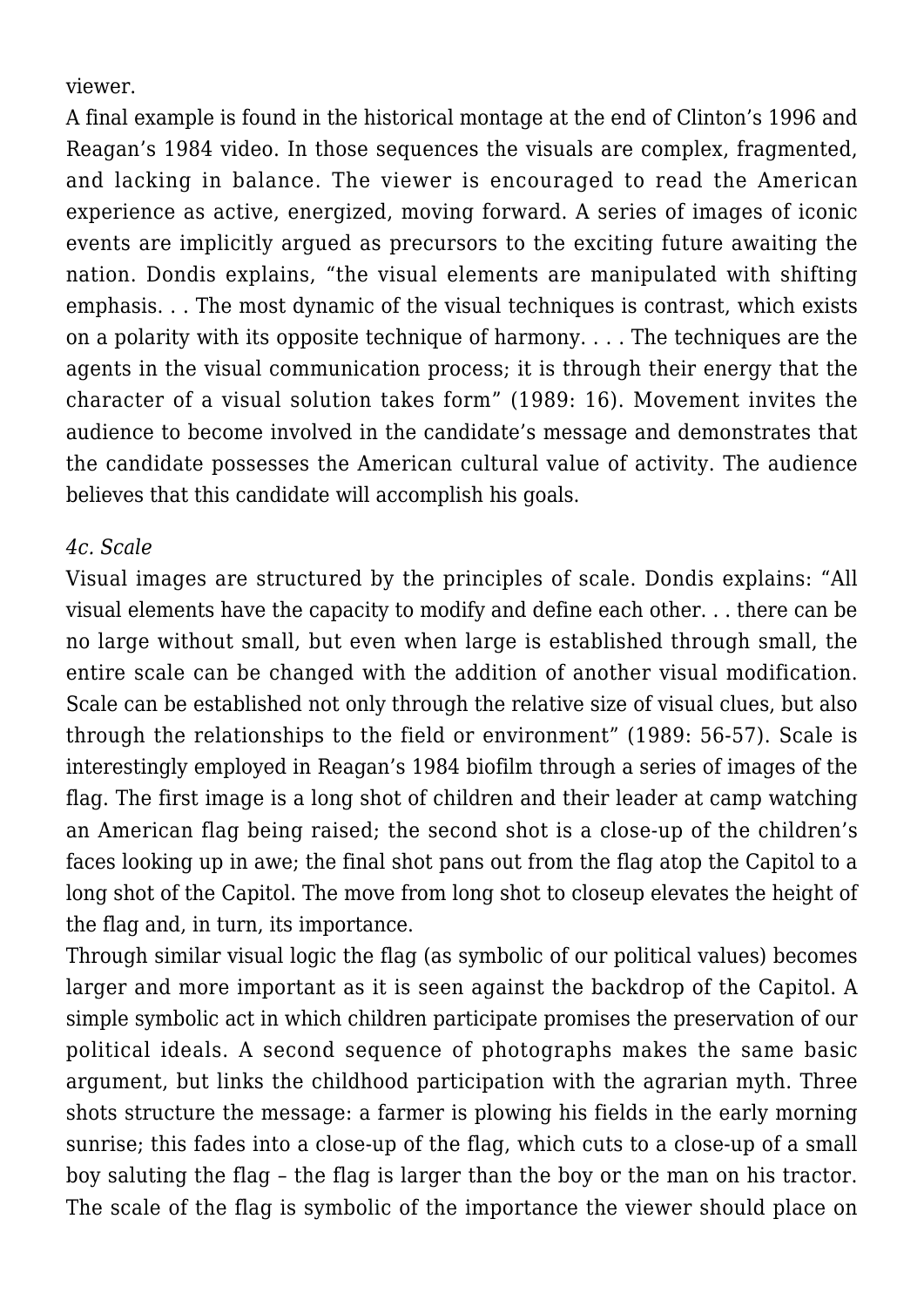political values. This message is, perhaps, best captured in a shot of Reagan with a wall of flags behind him. Pictures of people and flags give the flag an importance that, if explained verbally, might sound trite, but the image of patriotism evokes the emotion without the rational distancing that our verbal norms prefer.

We have argued then, that the characteristics of visual images – color, scale, and movement – all make the visual argument more vivid and compelling for the viewer and that visual argument privileges a particular reading of the candidate's qualifications for office. The audience wants a president who is active, charismatic, and larger than life.

#### *5. Visual Arguments: Theoretical Implications*

Political biofilms clearly illustrate the conclusion of previous research that visual messages reinforce verbal messages. However, we have shown that visual messages can stand alone as an argumentative form. Specifically, our research has demonstrated that the visual messages in biofilms argue for the acceptability or liability of a particular candidate for the presidency by evoking culturally ingrained narratives. Once evoked, the audience is able to enthymematically complete the argument that the candidate meets the role expectations within a particular cultural narrative. Having established that visual arguments can be independent of verbal arguments, we further explored why visual messages appear to represent truth, and how the vivid and compelling nature of visual arguments can make this form of argument so powerful. We demonstrated how a perception of truth is achieved through the manipulation of images, specifically through techniques like paraproxemics, false continuity, associational juxtaposition, and blurring of genres. These techniques invite the viewer to participate in the creation of meaning, but that meaning is not as open to audience interpretation as one might assume. Through the images that are presented, the viewer begins to think about the candidate as the filmmaker desires. Visual manipulation privileges a certain reading of the candidate and his role in the future of America. The ability to create a phenomenal experience for the viewer is more pronounced with visual rather than verbal messages because the viewer does not question its validity.

Once a link has been established, e.g. between Bush and war, visual arguments are often difficult to refute or resist. Breaking the link between the visual image and the audience is what Perelman and Olbrechts-Tyteca call dissociation. They make a distinction between dissociation and a simple breaking of argumentative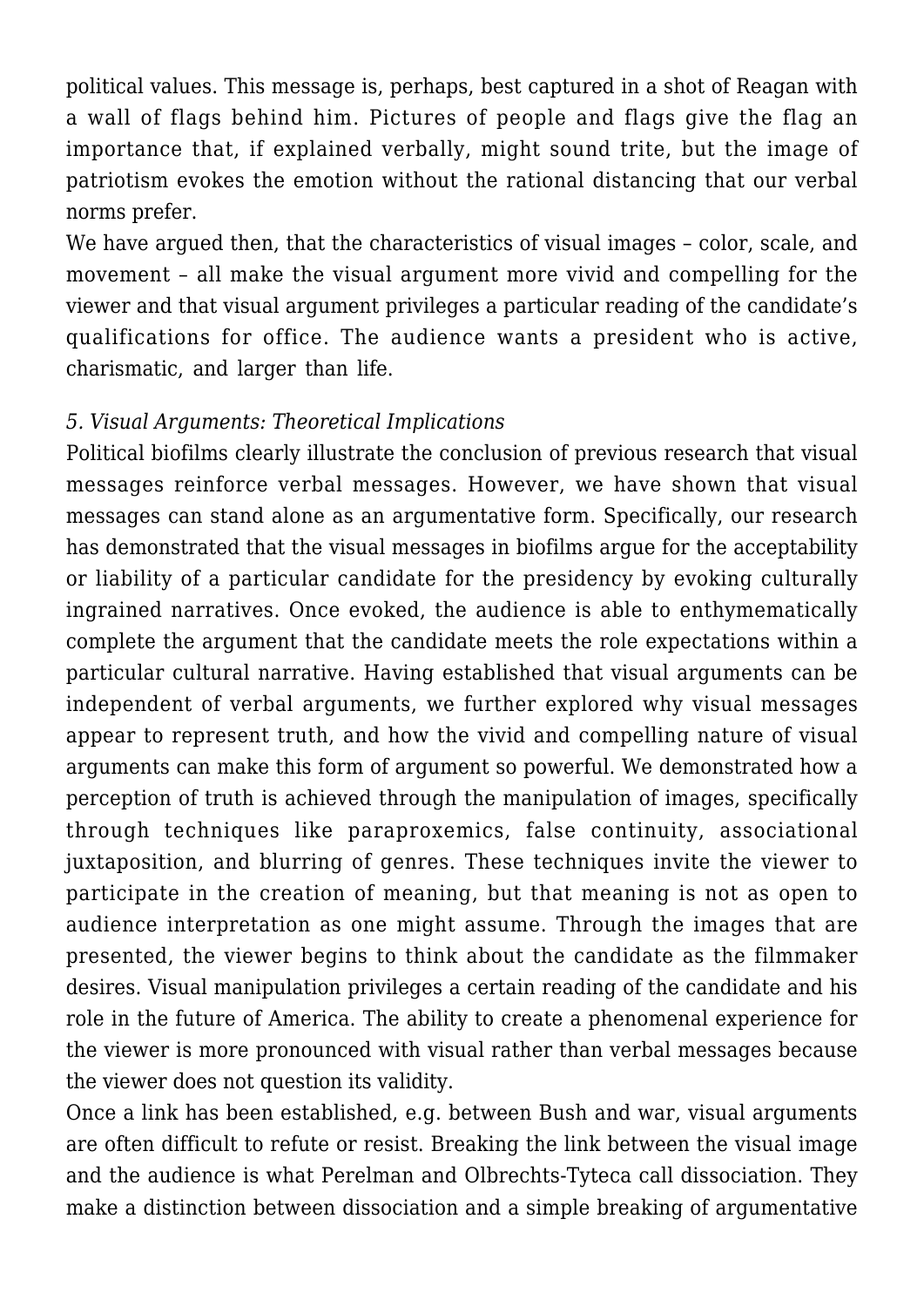links; the latter "consists in affirming that elements which should remain separate and independent have been improperly associated. Dissociation, on the other hand, assumes the original unity of elements comprised within a single conception and designated by a single notion" (1969: 411-412). Because visual arguments can privilege a misconception in the audience that the linkage is properly constructed, attempts to refute visual arguments demand dissociational efforts and are, therefore, harder to refute than verbal arguments. Resisting dissociational visual argument is more difficult because audiences are less adept at analyzing this form and, because as Olbrechts-Tyteca argue, this is a more difficult argumentative link to break. When an argument, whether verbal or visual, rests on what the audience views as an essential link, e.g. war heroes make good presidents, the linkage is difficult to break.

What has not been explored is what happens when visual and verbal messages are in conflict and both have essential links, compete. Consider Clinton's reoccurring problems regarding infidelity. These charges call into question his qualifications for president because culturally there is an essential link between morality and the presidency. The preponderance of verbal messages forged a link between Clinton and infidelity that was seemingly impossible to break. The 1996 biofilm, however, utilized visual arguments with an essential link – Clinton as loving husband – that is similarly a prerequisite for the presidency. These two arguments represent a clear case of irreconcilable essential links and the competition between visual and verbal proof. What is at stake is the power of these two forms of argument and the necessary strategies for breaking essential links. Resolution of this conflict demands dissociational refutation. In Clinton's case, the producers of his biofilm recognized the power of the visual over the verbal and were hoping that the visual link between Clinton and Hillary would be stronger than the verbal link between Clinton and other women. More research needs to be conducted on the competition between visual and verbal arguments when both contain essential links.

In conclusion, we believe argumentation scholars must further attend to the role of visual messages. Our focus has been on one aspect of political discourse, but our observations lead us to believe that similar visual argumentation occurs in other realms of public discourse. We have discovered that visual arguments employ many of the same principles as verbal arguments. For example, both can manipulate as they select and organize proof, both can reason fallaciously as they forge links, and both can evoke powerful cultural narratives as they argue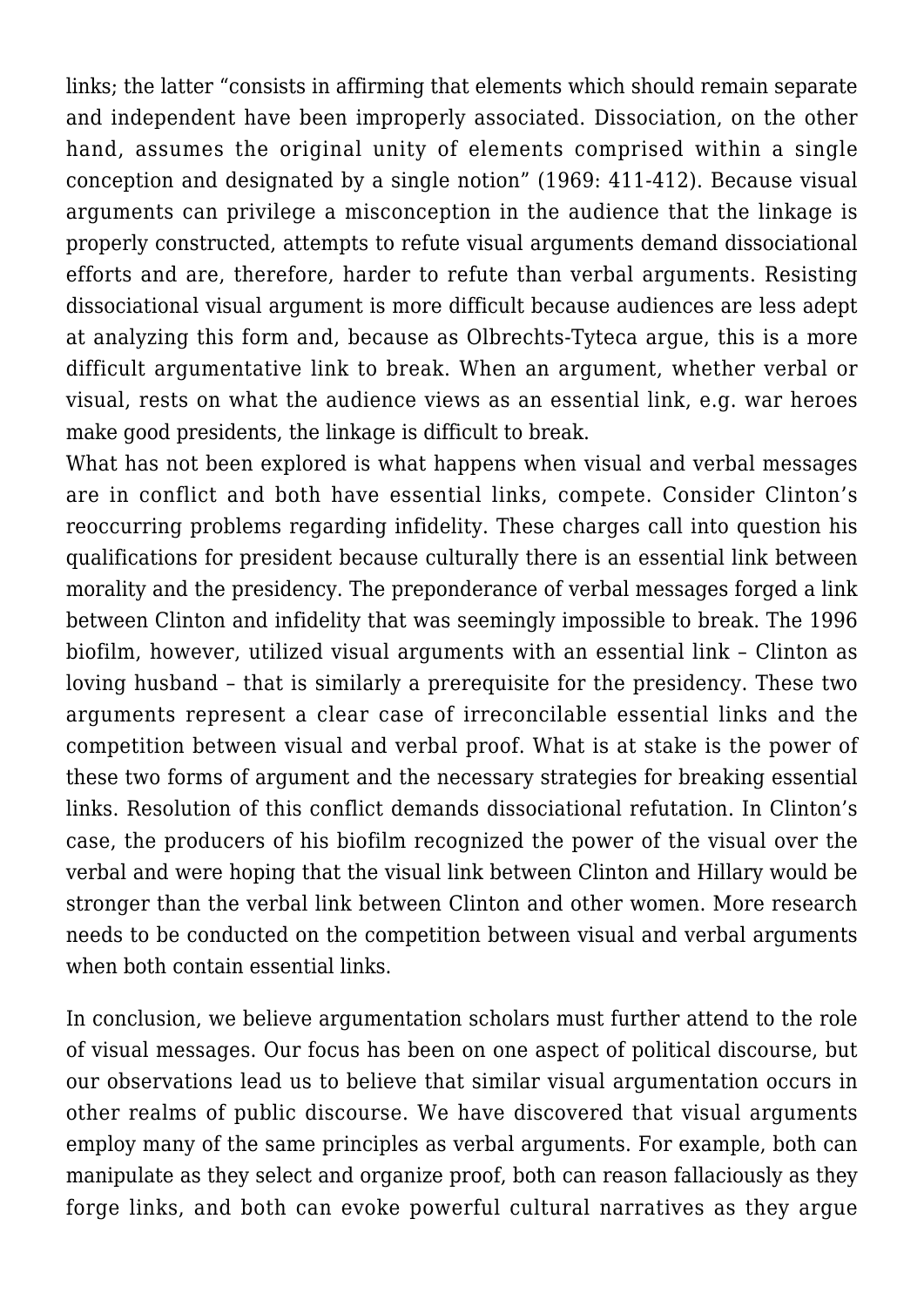enthymematically. Due to years of scholarship, audience's have become more skillful in assessing and responding to verbal arguments and, because this is a visual age, the same kind of attention and training must be given to visual argumentation.

## **REFERENCES**

Andrews, R., Costello, P., & Clarke, S. (1993). *In proving the quality of argument: Final report*. Hull, England: University of Hull, School of Education, Centre for Studies in Rhetoric.

Balthrop, B. (1980). Argument as linguistic opportunity: A search for form and function. In: J. Rhodes & S. Newell (Eds.), *Proceedings of the Summer Conference on Argumentation* (pp. 184-213). SCA & AFA.

Barbatsis, G. (1996 Fall). "Look, and I will show you something you will want to see": Pictorial engagement in negative political campaign commercials. *Argumentation and Advocacy* 33, 69-80.

Blair, J. A. (1996 Summer). The possibility of actuality of visual arguments. *Argumentation and Advocacy* 33, 23-39.

Dondis, D. (1989). *A primer of visual literacy*. Cambridge, MA: The MIT Press.

Fisher, A. (1988). *The logic of real arguments*. New York: Cambridge UP.

Fisher, W. R., & Filloy, R. A. (1982). Argument in drama and literature; an exploration. In: J. R. Cox & C. A. Willard (Eds.), *Advances in argumentation theory and research* (pp. 343-362). Carbondale, IL: Southern Illinois UP.

Fleming, D. (1996 Summer). Can pictures be arguments? *Argumentation and Advocacy* 33, 11-22.

Hess, D. D. (1992). Aristotle's Poetics and Rhetoric. Narrative as rhetoric's fourth mode. In: R. Andrews (Ed.), *Rebirth of rhetoric: Essays in language, culture, and education* (pp. 19-38). London: Routledge.

Hintikka, J., & Bachman, J. (1991). *What if. . .? Toward excellence in reasoning.* Mountain View, CA: Mayfield.

Kneupper, C. W. (1978). On argument and diagrams. *Journal of the American Forensics Association* 14, 181-186.

Langsdorf, L. (1996 Summer). Image and emotion: Analyzing visual thinking. *Argumentation and Advocacy* 33, 46-52.

Medhurst, M. J., & DeSousa, M. A. (1981). Political cartoons as rhetorical form: A taxonomy of graphic discourse. *Communication Monographs* 48, 197-236.

Messaris, P. (!994). *Visual "literacy" image, mind, and reality*. San Francisco: Westview Press.